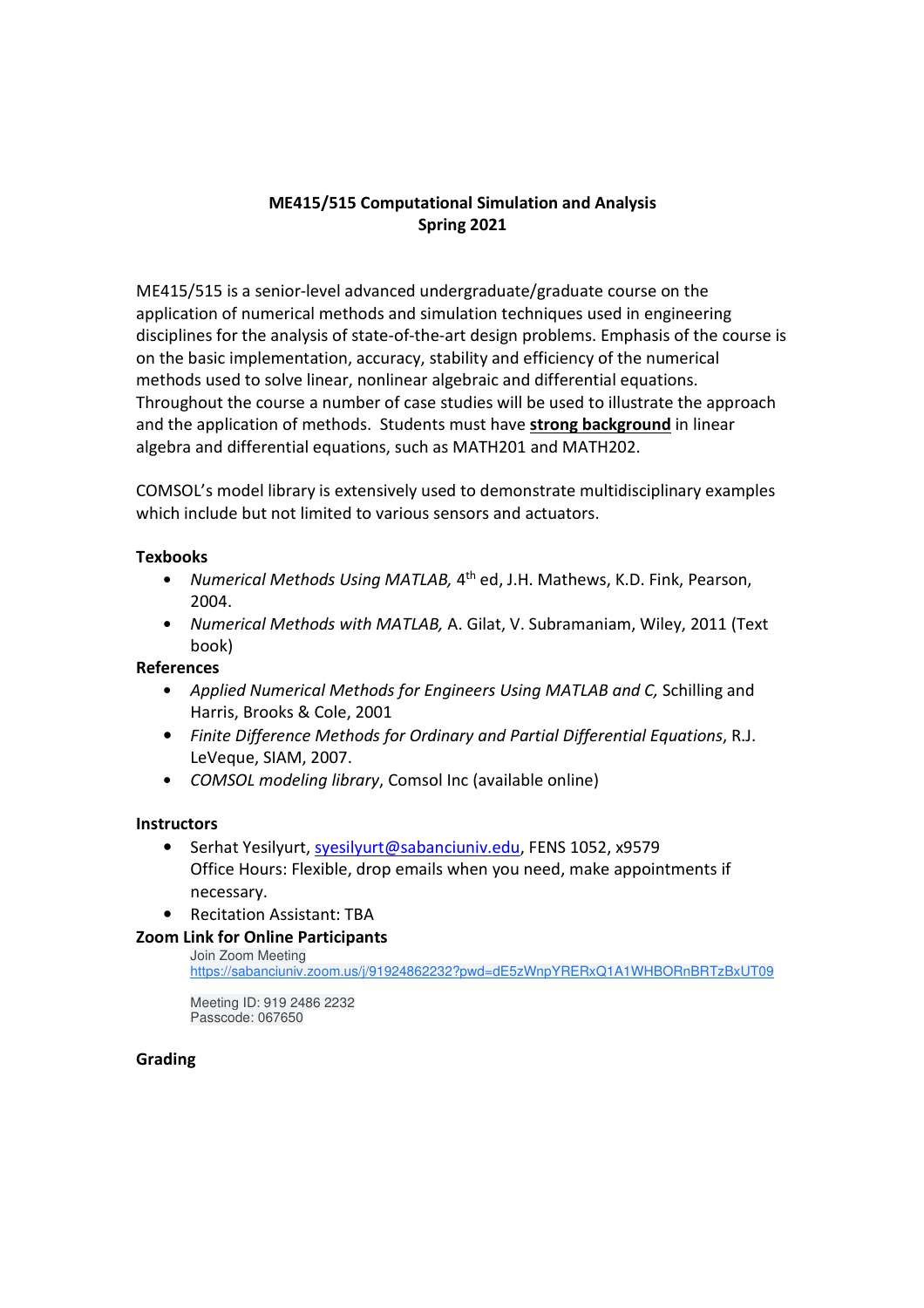Grading is based on midterm exams, projects, homework and in-class participation. Depending on progress, distribution of weights may change but more or less the following will be adopted:

- Midterms (2): 25%
- Term project: 25%
	- − A simulation-based analysis study must be carried out for the design analysis of a part or a component that involves a 2D transient or a 3D model. Examples could be obtained from COMSOL model library. Mesh convergence and validation of the numerical results must be presented. Variations in the geometric dimensions as well as importance of physical assumptions must be presented in the results. Project reports must be in ASME or IEEE conference format including the sections Introduction, Approach, Results and Conclusion. (Further details will be provided in the assignment.)
- Take-home assignments (about 7): 20%
	- − Assignments are due Fridays at 5pm unless otherwise noted by the TA.
	- − Late returns will be subject to grade cuts of up to 50%.
- Quizzes (about 10-15): 5%

**Each student is responsible for their take-home assignment, may discuss with others on approach and strategies, but must work on the project independently. In suspicious cases, there will be a written quiz about the assignment. Plagiarism and cheating may cause disciplinary action and failure in the course with an F grade.** 

During online exams (if any) our webcam and microphone should be on during the exam. In the case of non-compliance with this and other declared exam procedures, your exam will be void. Make sure to check that your webcam and microphone function properly before the exam. Non-compliance with any of exam instructions may warrant a follow-up oral exam.

## **Tentative Schedule**

**Week 1-2:** Part 0: Introduction, error analysis, sources of error, Taylor's series **Week 3-8:** Part 1: Solution of nonlinear algebraic equations (root finding)

- − Solution of linear system of equations
- − Solution of Ordinary Differential Equations
- − **1 st midterm (about 7th week)**
- **Week 9-13:** Part 2: Numerical solution of Partial Differential Equations (Bending and deformation of beams and plates, temperature distribution in solids, velocity and pressure distribution in flows, potential distribution in electrostatic actuators)